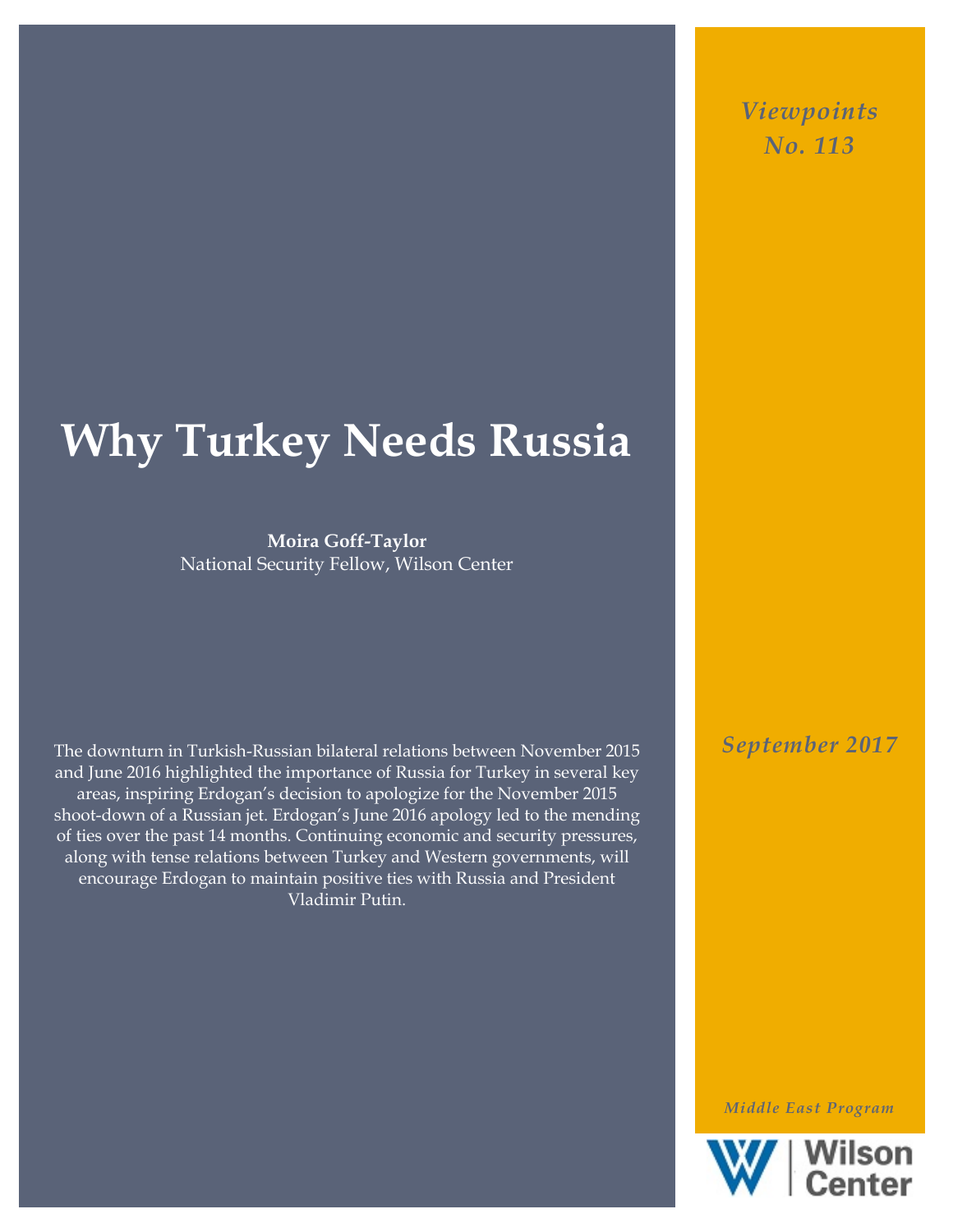### *~* **~ ~ ~ ~ ~ ~ ~ ~ ~**

It has been over a year since Turkish President Recep Tayyip Erdogan apologized to Russia for the Turkish shoot down of a Russian fighter jet in November 2015. Erdogan's decision to apologize was driven by economic, security, and foreign policy issues, and those same issues will keep pushing bilateral ties forward. During the more than six month downturn in relations, Erdogan was forced to concede that Turkey needs Russia for key economic ties, the Turkish military's ability to respond to perceived security threats in Syria, and as a counterweight to the U.S. and European governments. As Turkey's relations with western allies remain strained and the Syria crisis continues, Ankara will seek to avoid damaging ties with Moscow again. Erdogan will work to compartmentalize differences, as Turkey and Russia have a history of doing, to keep key interests on track.

Economics plays a leading role in Ankara's interest in avoiding a return of tensions with Moscow as Russia is important to the Turkish economy. Turkey's economy struggled in 2016 and it remains vulnerable due to double digit inflation, high unemployment, and a rising current account def[i](#page-3-0)cit.<sup>i</sup> Its economic troubles in 2016, especially in the tourism, agriculture, and construction industries, were in part linked to Russia. The tourism industry was hard hit when Moscow suspended visa-free travel with Turkey, stopped charter flights to Turkey, prohibited tour operators from selling Turkish vacation packages, and prohibited Turkish tourism firms in Russia. Russians represented ten percent of foreign visitors to Turkey in 2015 and this loss compounded the ongoing decline in tourism tied to Turkish security and stability issues. Russian tourist numbers have started to rebound in 2017 and will remain crucial for the industry as the decline in European visitors continues.<sup>ii</sup>

Turkey's agricultural and construction industries also felt the pinch from the downturn in relations. In the first ten months of 2015, Turkey exported over \$790 million dollars in food and agricultural products to Russia.[iii](#page-3-2) On 30 November 2015, Moscow banned the import of a number of fruits and vegetables from Turkey, which meant a major loss for Turkish farmers. In another economic blow, Moscow in December 2015 restricted Turkish companies from operating in Russia, prohibiting Turkish construction firms from working there. Following Erdogan's June 2016 apology letter, Moscow slowly lifted sanctions against Turkish businesses and food imports, though tomato imports remain a problem. Russia's continued ban on Turkish tomatoes might be a sign to Ankara that not everything is yet forgiven and forgotten. Turkish President Erdogan and other senior officials worked diligently to get all the other restrictions removed and will seek to prevent their resumption.

Energy ventures, but not imports, also faced ramifications from the shoot down incident. At the end of 2015, Russia suspended a deal to build Turkey's first nuclear power plant and plans for the Turkish Stream natural gas pipeline project.<sup>iv</sup> As relations have been restored over the past year, these projects have been reinstated and construction of the nuclear plant is expected to begin in 2018.<sup>v</sup> Turkey's need for additional energy sources and its desire to develop the country into an energy hub make both of these projects priorities for keeping relations on track. Meanwhile, Turkey's import of natural gas from Russia was not affected by the tensions and Russia remained Turkey's largest gas supplier in 2015 and 2016.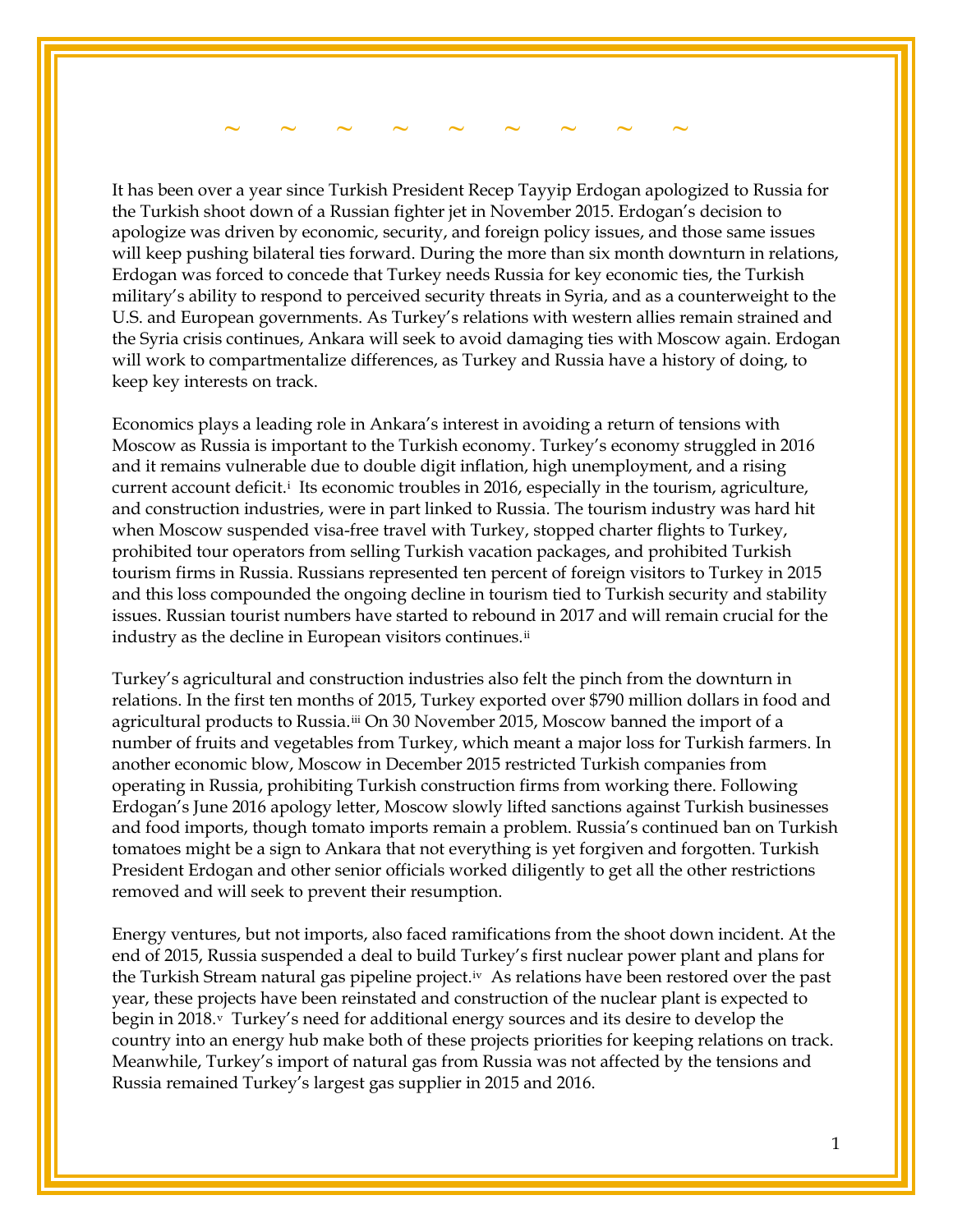Turkish security concerns also played a major role in Ankara's rapprochement with Moscow. The Turkish Government had grown increasingly frustrated with the United States and the West's Syria policy. The United States' unwillingness to directly confront Syrian regime forces, its focus on countering ISIS, and western collaboration with the People's Protection Units (YPG) through the Syrian Defense Forces aggravated Erdogan. Ankara views the YPG and the Syrian Kurdish Democratic Union Party (PYD) as off-shoots of the Kurdistan Workers' Party (PKK). In 2016, as the PYD expanded control along the Turkish-Syrian border and the United States considered arming the YPG, the Turkish government grew alarmed, as it did not want to see the creation of an autonomous Syrian Kurdish region on its border nor a strengthened YPG or  $PKK<sub>v</sub>$ <sup>i</sup> Erdogan knew that if he wanted to take action to counter PYD expansion in Syria he would need to work with Moscow.

Turkey's openness to working with Russia on the Syria crisis revealed a shift in Turkish priorities. Since the fall of 2011, Turkey and Russia had been on opposites sides of the Syria crisis; Ankara was focused on Syrian President Bashar al-Asad's ouster while Moscow supported the regime. Turkey's fear over the growing strength of the PYD began to outweigh its aversion to the Asad regime and necessitated better cooperation between Ankara and Moscow. In August 2016, Turkey launched the Euphrates Shield offensive, supporting Turkish-backed Syrian opposition forces against ISIS, and succeeded in both taking back the town of Jarabulus and preventing Kurdish forces from gaining additional territory. Turkish plans for this offensive probably encouraged the restoration of Turkey's bilateral ties with Russia. Ankara likely sought out Moscow's acceptance of the military operation to avoid a confrontation with Russian and Syrian regime forces. Turkey also began to work closely with Russia to negotiate a diplomatic solution to the crisis. Ankara worked with Moscow to facilitate a ceasefire in Aleppo and participated in Russian led peace talks in Astana. Russia likely welcomed Turkey's new focus as it forced Ankara to be more flexible on Asad's status in future Syrian governments and offered an opportunity for greater Russian influence over Turkey.

Ankara's security concerns over the potential for an autonomous Syrian Kurdish controlled region along the Turkish border and the strengthening of PKK forces motivates Turkey to work with Moscow, as well as Washington, on the Syria crisis. While unable to convince either Russia or the United States to adopt Turkey's perspective on the YPG and PYD, the Turkish government will maintain dialogue with both in an attempt to protect its agenda. Erdogan sees Russia as a dominate force in the crisis and will continue to work with Moscow in the hope of influencing the future of Syria. Ankara will push to preserve the territorial integrity of Syria and limit the power and influence of Syrian Kurds. Erdogan has repeatedly stated that Turkey will never allow the establishment of a Syrian Kurdish state in northern Syria.<sup>[vii](#page-3-6)</sup> Turkey is possibly working on a deal with Russia and Iran on Kurdish-controlled Afrin and the city of Idlib, with Ankara working to get groups it backs to retreat from Idlib in exchange for Turkey having more leeway to take action against YPG forces in the Afrin region.<sup>[viii](#page-3-7)</sup>

Beyond the Syria issue, Erdogan also sees Russia as a useful counterweight to relations with the West. While the U.S. and European governments have increasingly voiced concerns over the Turkish government's diminishing respect for human rights and the rule of law over the past four years, Turkey has counted on Russia to avoid offering judgement on Turkish domestic policies. Following the July 2016 failed coup attempt, Russian President Vladimir Putin extended his support to Erdogan and has not questioned the Turkish government's crackdown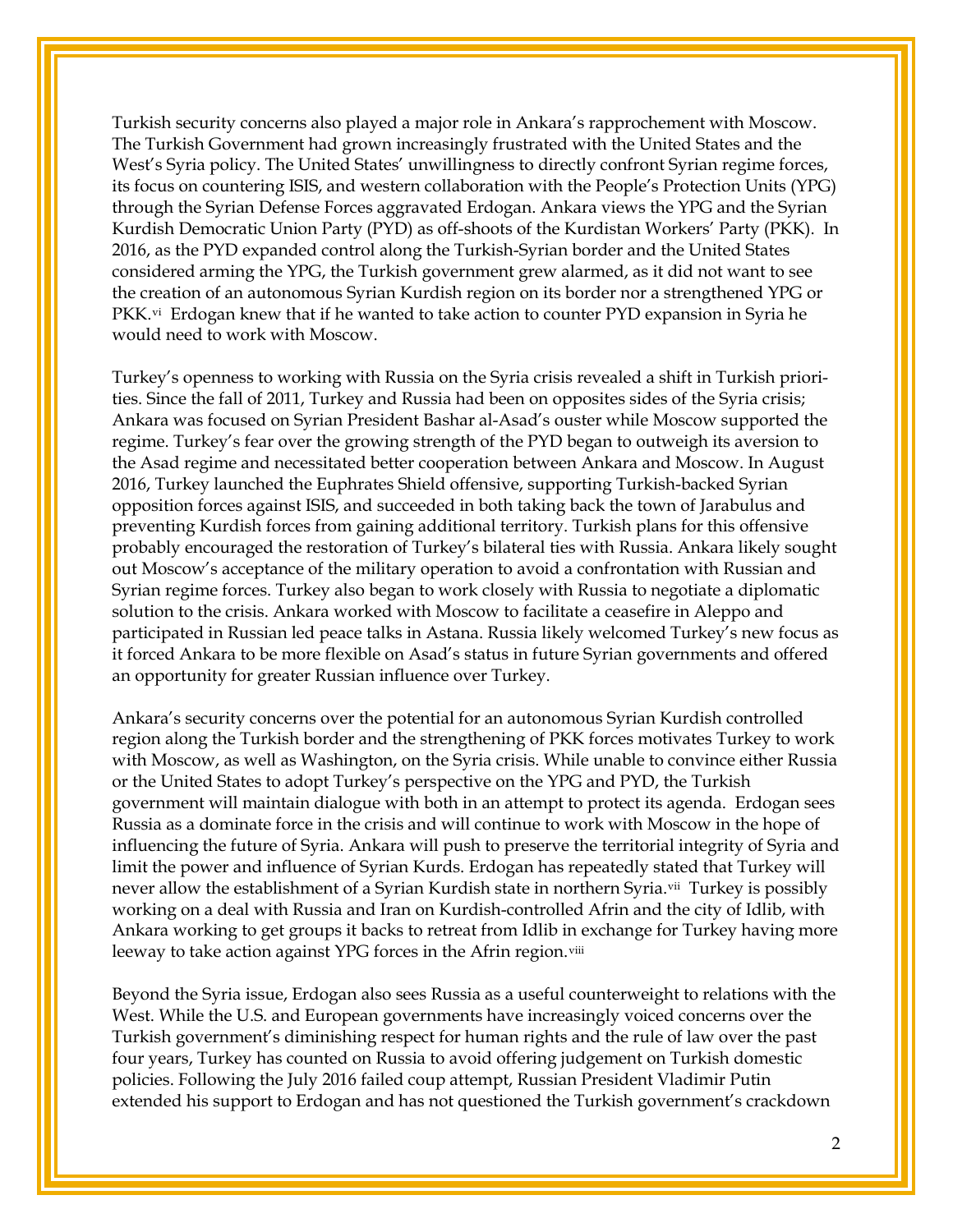on journalists and political opponents. As Erdogan has cultivated and improved ties with Putin, he has taken a more combative and confrontational approach with Europe. Erdogan likely wants to signal to Europeans that Turkey has other allies it can turn to when western partners are unsupportive. Turkey's talk of buying the Russian S-400 air defense system is driven in part by Ankara's desire to curry favor with Moscow, as well as to show NATO members that Turkey is an independent actor willing to make decisions that run counter to what the alliance would expect from members.

Rapprochement has led to major improvements in Turkish-Russian ties, but irritants remain. Both leaders will likely maintain a level of distrust, especially on issues tied to Syria. Russia's refusal to label the PYD or the PKK as terrorist organizations while pressing for the inclusion of PYD representatives at Syrian peace talks will play into tensions.<sup>ix</sup> Senior Turkish officials have repeatedly objected to the inclusion of the PYD in the negotiations. However, Erdogan's irritation over Washington's continued support to the YPG, his anger at European governments' attitudes on Turkey, and Russia's key role in the Syria crisis will push Ankara to preserve and potentially expand positive ties with Moscow.

*The author is an employee of the United States Government, which is funding her fellowship at the Wilson Center. All statements of fact, opinion, or analysis in this work are those of the author and do not reflect an official position or views of the Government or of the Wilson Center.*

 $\overline{a}$ 

<span id="page-3-0"></span><sup>i</sup> Mustafa Sonmez, "The Turkish Economy's Mysterious Rebound," 23 June 2017, Al-Monitor. <http://www.al-monitor.com/pulse/originals/2017/06/turkey-economy-surprise-rebound.html>

<span id="page-3-1"></span>ii IMF News. "Turkey's Economy Hit By Declining Tourism," 23 February 2017.

[https://www.imf.org/en/News/Articles/2017/02/21/NA230217Turkeys-Economy-Hit-By-Declining-](https://www.imf.org/en/News/Articles/2017/02/21/NA230217Turkeys-Economy-Hit-By-Declining-Tourism)[Tourism](https://www.imf.org/en/News/Articles/2017/02/21/NA230217Turkeys-Economy-Hit-By-Declining-Tourism)

<span id="page-3-2"></span>iii Hurriyet Daily News, "Russian risk pressing Turkey's economy," 7 December 2015. [http://www.hurriyetdailynews.com/russian-risk-pressing-turkeys-economy-](http://www.hurriyetdailynews.com/russian-risk-pressing-turkeys-economy-.aspx?pageID=238&nID=92143&NewsCatID=344) [.aspx?pageID=238&nID=92143&NewsCatID=344](http://www.hurriyetdailynews.com/russian-risk-pressing-turkeys-economy-.aspx?pageID=238&nID=92143&NewsCatID=344)

<span id="page-3-3"></span>iv Reuters, "Factbox: Impact of Russian sanctions on trade ties with Turkey," 27 July 2016. <http://www.reuters.com/article/us-mideast-crisis-russia-turkey-ties-fac-idUSKCN0ZD27M>

<span id="page-3-4"></span><sup>v</sup> Hurriyet Daily News, "Turkey, Russia strike strategic Turkish Stream gas pipeline deal," 10 October 2016. [http://www.hurriyetdailynews.com/turkey-russia-strike-strategic-turkish-stream-gas-pipeline](http://www.hurriyetdailynews.com/turkey-russia-strike-strategic-turkish-stream-gas-pipeline-deal.aspx?pageID=238&nID=104822&NewsCatID=348)[deal.aspx?pageID=238&nID=104822&NewsCatID=348](http://www.hurriyetdailynews.com/turkey-russia-strike-strategic-turkish-stream-gas-pipeline-deal.aspx?pageID=238&nID=104822&NewsCatID=348)

<span id="page-3-5"></span>vi Amberin Zaman, "Turkey in uproar over McGurk," 1 August 2017, Al-Monitor. http://www.almonitor.com/pulse/originals/2017/08/mcgurk-syrian-kurds-turkey.html

<span id="page-3-6"></span>vii Time Arango and Eric Schmitt, "Turkey Uneasy as U.S. Support of Syrian Kurds Grows," 29 June 2015. New York Times. [https://www.nytimes.com/2015/06/30/world/middleeast/turkey-uneasy-as-us](https://www.nytimes.com/2015/06/30/world/middleeast/turkey-uneasy-as-us-support-of-syrian-kurds-grows.html)[support-of-syrian-kurds-grows.html](https://www.nytimes.com/2015/06/30/world/middleeast/turkey-uneasy-as-us-support-of-syrian-kurds-grows.html)

<span id="page-3-8"></span><span id="page-3-7"></span>viii Semih Idiz, "Turkey hints at new operation in Syria," 8 August 2017, Al-Monitor. [http://www.al](http://www.al-monitor.com/pulse/originals/2017/08/turkey-syria-is-ankara-preparing-for-a-new-operation.html)[monitor.com/pulse/originals/2017/08/turkey-syria-is-ankara-preparing-for-a-new-operation.html](http://www.al-monitor.com/pulse/originals/2017/08/turkey-syria-is-ankara-preparing-for-a-new-operation.html) <sup>ix</sup> Hurriyet Daily News, "After the US, Russia also pressing Turkey on the YPG," August 9, 2017. [http://www.hurriyetdailynews.com/after-the-us-russia-also-pressing-turkey-on-the-](http://www.hurriyetdailynews.com/after-the-us-russia-also-pressing-turkey-on-the-ypg.aspx?PageID=238&NID=116505&NewsCatID=409)

[ypg.aspx?PageID=238&NID=116505&NewsCatID=409](http://www.hurriyetdailynews.com/after-the-us-russia-also-pressing-turkey-on-the-ypg.aspx?PageID=238&NID=116505&NewsCatID=409)